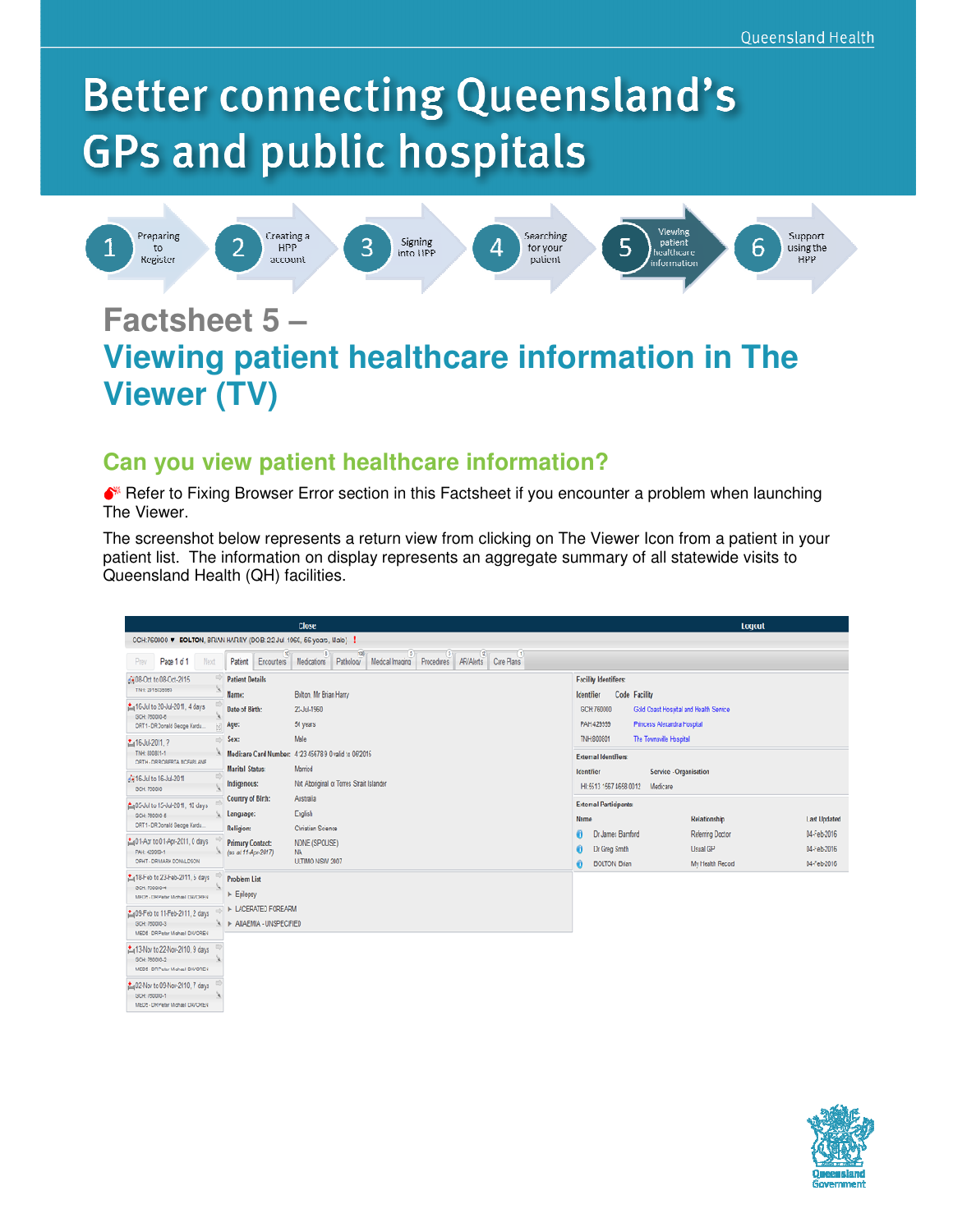#### **Screen layout**

Below is example of the default patient tab view returned from clicking on The Viewer Icon in the HPP. It displays patient information with each tab containing related encounter information. Tabs display available information in rows (except the Patient tab) where clicking a row will expand/collapse additional encounter information.



To navigate through patient information across all tabs;

- 1. click on a row to expand the entry and display additional information
- 2. click the row again to collapse the entry.

The picture below outlines the different icons used by The Viewer.

## **The Viewer icons**